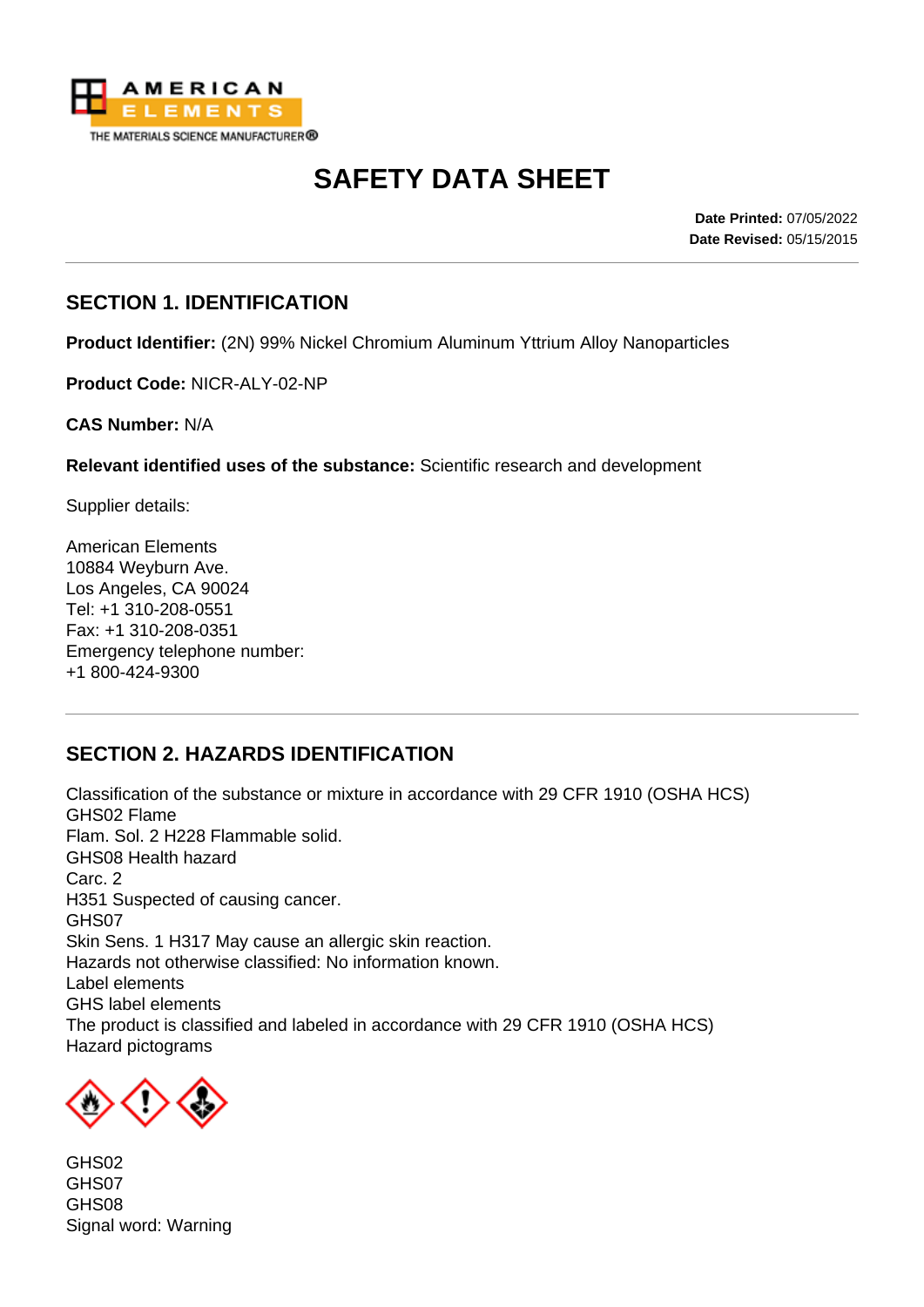Hazard statements H228 Flammable solid. H317 May cause an allergic skin reaction. H351 Suspected of causing cancer. Precautionary statements P210 Keep away from heat/sparks/open flames/hot surfaces. No smoking. P261 Avoid breathing dust/fume/gas/mist/vapours/spray. P280 Wear protective gloves/protective clothing/eye protection/face protection. P363 Wash contaminated clothing before reuse. P405 Store locked up. P501 Dispose of contents/container in accordance with local/regional/national/international regulations. WHMIS classification B4 - Flammable solid D2A - Very toxic material causing other toxic effects Classification system HMIS ratings (scale 0-4) (Hazardous Materials Identification System) Health (acute effects)  $= 1$  $Flammability = 2$ Physical Hazard = 1 Other hazards Results of PBT and vPvB assessment PBT: Not applicable. vPvB: Not applicable.

#### **SECTION 3. COMPOSITION/INFORMATION ON INGREDIENTS**

Chemical characterization: Substances CAS# Description: N/A Nickel Chromium Aluminum Yttrium Alloy

#### **SECTION 4. FIRST AID MEASURES**

Description of first aid measures After inhalation Supply fresh air. If required, provide artificial respiration. Keep patient warm. Seek immediate medical advice. After skin contact Immediately wash with water and soap and rinse thoroughly. Seek immediate medical advice. After eye contact Rinse opened eye for several minutes under running water. Then consult a doctor. After swallowing Seek medical treatment. Information for doctor Most important symptoms and effects, both acute and delayed No further relevant information available. Indication of any immediate medical attention and special treatment needed No further relevant information available.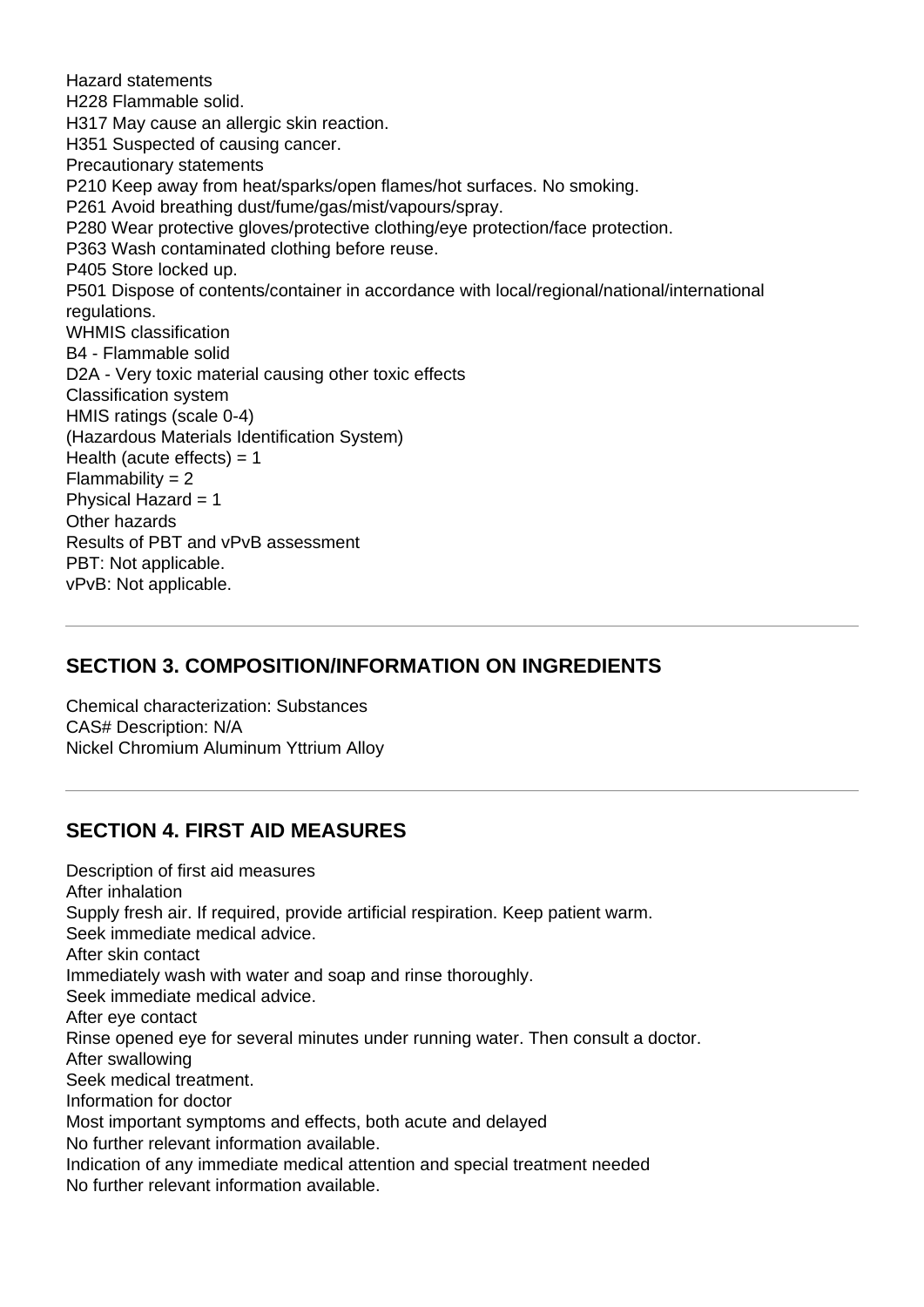## **SECTION 5. FIREFIGHTING MEASURES**

Extinguishing media Suitable extinguishing agents Use carbon dioxide, extinguishing powder or foam. Water may be ineffective but may be used for cooling exposed containers. Special hazards arising from the substance or mixture If this product is involved in a fire, the following can be released: Toxic metal oxide fume Advice for firefighters Protective equipment: Wear self-contained respirator. Wear fully protective impervious suit.

## **SECTION 6. ACCIDENTAL RELEASE MEASURES**

Personal precautions, protective equipment and emergency procedures Wear protective equipment. Keep unprotected persons away. Ensure adequate ventilation Keep away from ignition sources Environmental precautions: Do not allow material to be released to the environment without proper governmental permits. Methods and material for containment and cleaning up: Keep away from ignition sources. Dispose of contaminated material as waste according to section 13. Ensure adequate ventilation. Prevention of secondary hazards: Keep away from ignition sources. Reference to other sections See Section 7 for information on safe handling See Section 8 for information on personal protection equipment. See Section 13 for disposal information.

#### **SECTION 7. HANDLING AND STORAGE**

**Handling** Precautions for safe handling Keep container tightly sealed. Store in cool, dry place in tightly closed containers. Ensure good ventilation at the workplace. Prevent formation of dust. Information about protection against explosions and fires: Protect against electrostatic charges. Conditions for safe storage, including any incompatibilities **Storage** Requirements to be met by storerooms and receptacles: Store in a cool location. Information about storage in one common storage facility: Store away from oxidizing agents. Do not store together with acids.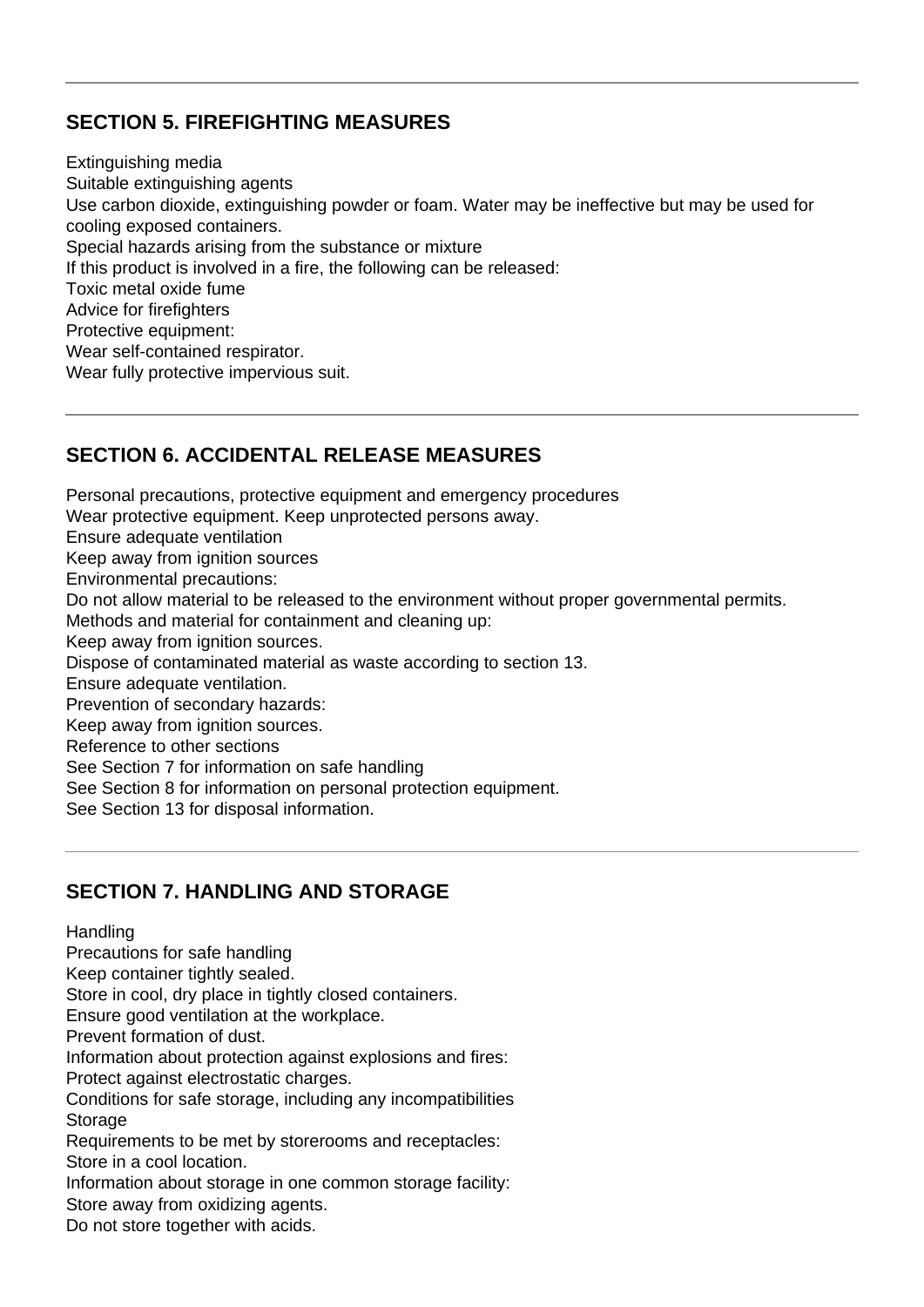Further information about storage conditions: Keep container tightly sealed. Store in cool, dry conditions in well sealed containers. Specific end use(s) No further relevant information available.

## **SECTION 8. EXPOSURE CONTROLS/PERSONAL PROTECTION**

Additional information about design of technical systems: Properly operating chemical fume hood designed for hazardous chemicals and having an average face velocity of at least 100 feet per minute. Additional information: No data Exposure controls Personal protective equipment General protective and hygienic measures The usual precautionary measures for handling chemicals should be followed. Keep away from foodstuffs, beverages and feed. Remove all soiled and contaminated clothing immediately. Wash hands before breaks and at the end of work. Maintain an ergonomically appropriate working environment. Breathing equipment: Use suitable respirator when high concentrations are present. Protection of hands: Impervious gloves Check protective gloves prior to each use for their proper condition. The selection of suitable gloves not only depends on the material, but also on quality. Quality will vary from manufacturer to manufacturer. Penetration time of glove material (in minutes): Not determined Eye protection: Safety glasses Body protection: Protective work clothing.

## **SECTION 9. PHYSICAL AND CHEMICAL PROPERTIES**

Information on basic physical and chemical properties General Information Appearance: Form: Powder Odor threshold: Not determined. pH-value: Not applicable. Change in condition Melting point/Melting range: Not determined. Boiling point/Boiling range: Not determined Sublimation temperature / start: Not determined Flammability (solid, gaseous): Highly flammable. Ignition temperature: Not determined Decomposition temperature: Not determined Auto igniting: Not determined. Danger of explosion: Not determined. Explosion limits: Lower: Not determined Upper: Not determined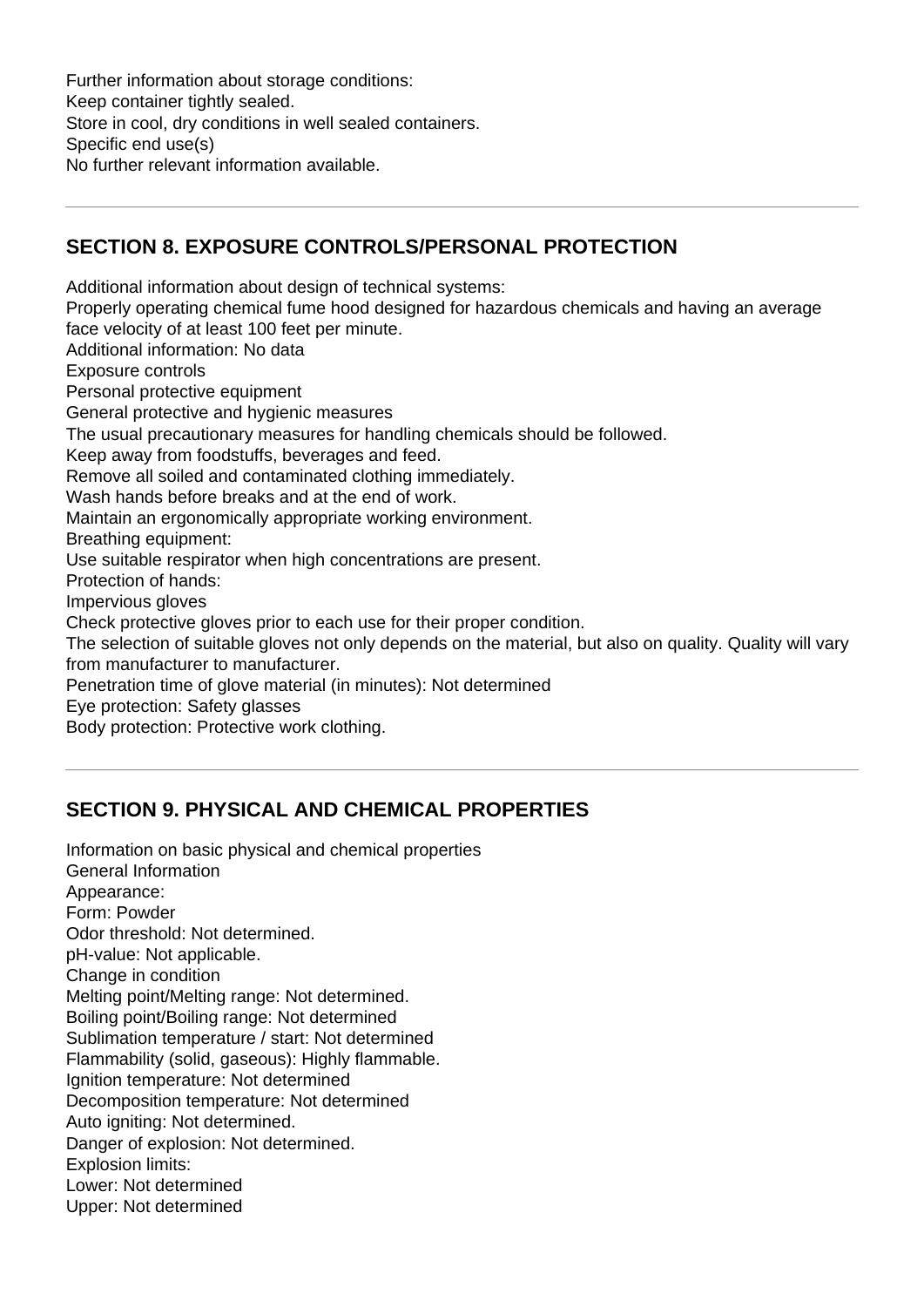Vapor pressure: Not applicable. Density: Not determined Relative density: Not determined. Vapor density: Not applicable. Evaporation rate: Not applicable. Solubility in / Miscibility with Water: Not determined. Partition coefficient (n-octanol/water): Not determined. Viscosity: dynamic: Not applicable. kinematic: Not applicable. Other information: No further relevant information available.

# **SECTION 10. STABILITY AND REACTIVITY**

**Reactivity** No information known. Chemical stability Stable under recommended storage conditions. Thermal decomposition / conditions to be avoided: Decomposition will not occur if used and stored according to specifications. Possibility of hazardous reactions No dangerous reactions known Conditions to avoid No further relevant information available. Incompatible materials: Acids Oxidizing agents Hazardous decomposition products: Toxic metal oxide fume

# **SECTION 11. TOXICOLOGICAL INFORMATION**

Information on toxicological effects Acute toxicity: The Registry of Toxic Effects of Chemical Substances (RTECS) contains acute toxicity data for components in this product. LD/LC50 values that are relevant for classification: No data Skin irritation or corrosion: May cause irritation Eye irritation or corrosion: Irritating effect. Sensitization: May cause an allergic skin reaction. Germ cell mutagenicity: The Registry of Toxic Effects of Chemical Substances (RTECS) contains mutation data for this substance. Carcinogenicity: Suspected of causing cancer. IARC-2B: Possibly carcinogenic to humans: limited evidence in humans in the absence of sufficient evidence in experimental animals. EPA-K: Known human carcinogens. ACGIH A4: Not classifiable as a human carcinogen: Inadequate data on which to classify the agent in terms of its carcinogenicity in humans and/or animals.

The Registry of Toxic Effects of Chemical Substances (RTECS) contains tumorigenic and/or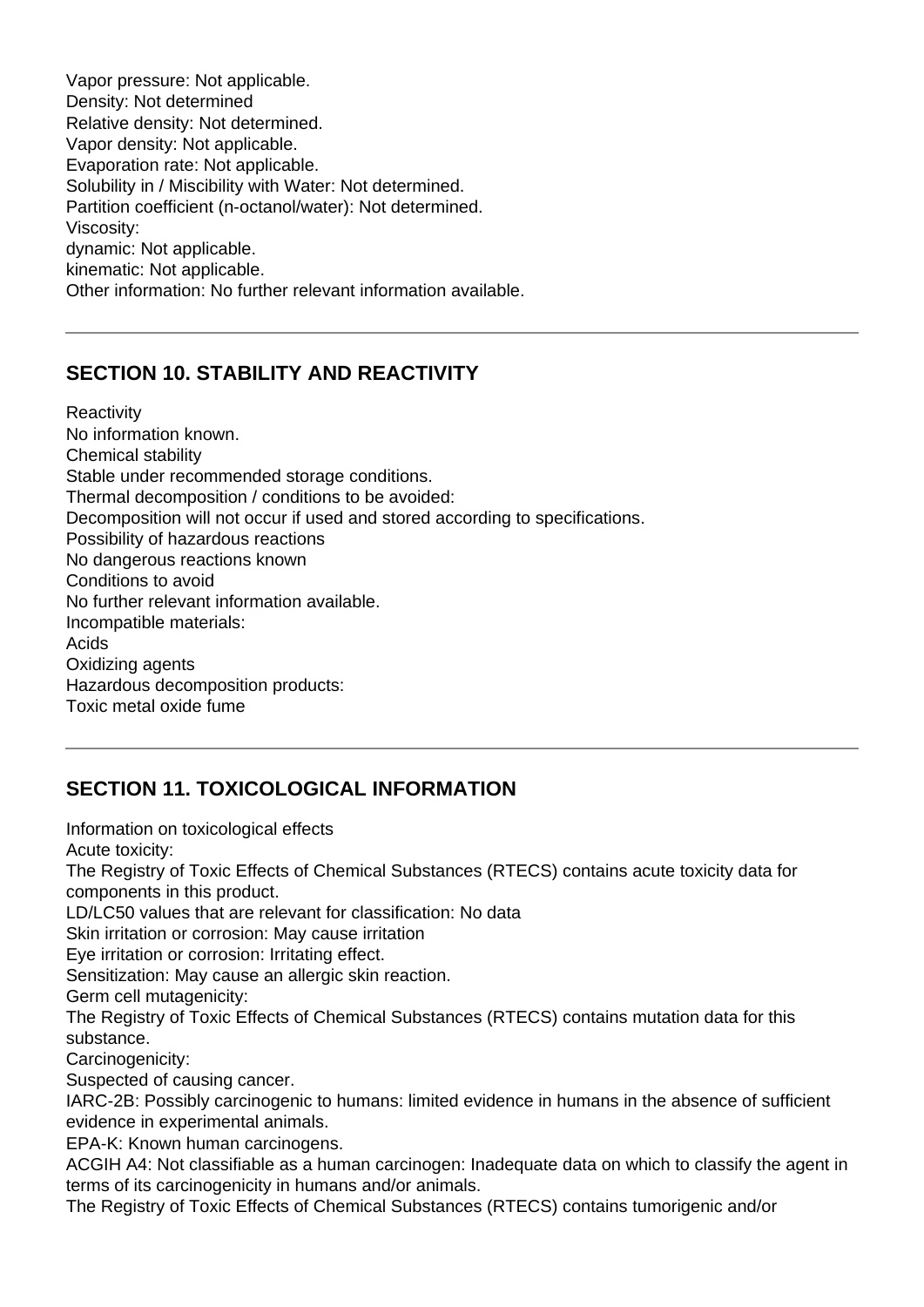carcinogenic and/or neoplastic data for this substance.

Reproductive toxicity:

The Registry of Toxic Effects of Chemical Substances (RTECS) contains reproductive data for this substance.

Specific target organ system toxicity - repeated exposure: No effects known.

Specific target organ system toxicity - single exposure: No effects known.

Aspiration hazard: No effects known.

Subacute to chronic toxicity: No effects known.

Additional toxicological information:

To the best of our knowledge the acute and chronic toxicity of this substance is not fully known.

## **SECTION 12. ECOLOGICAL INFORMATION**

**Toxicity** Aquatic toxicity: No further relevant information available. Persistence and degradability No further relevant information available. Bioaccumulative potential No further relevant information available. Mobility in soil No further relevant information available. Additional ecological information: General notes: Do not allow material to be released to the environment without proper governmental permits. Do not allow undiluted product or large quantities to reach ground water, water course or sewage system. Avoid transfer into the environment. Results of PBT and vPvB assessment PBT: Not applicable. vPvB: Not applicable. Other adverse effects No further relevant information available.

#### **SECTION 13. DISPOSAL CONSIDERATIONS**

Waste treatment methods Recommendation Consult state, local or national regulations to ensure proper disposal. Uncleaned packagings: Recommendation: Disposal must be made according to official regulations.

#### **SECTION 14. TRANSPORT INFORMATION**

UN-Number DOT, IMDG, IATA UN3178 UN proper shipping name DOT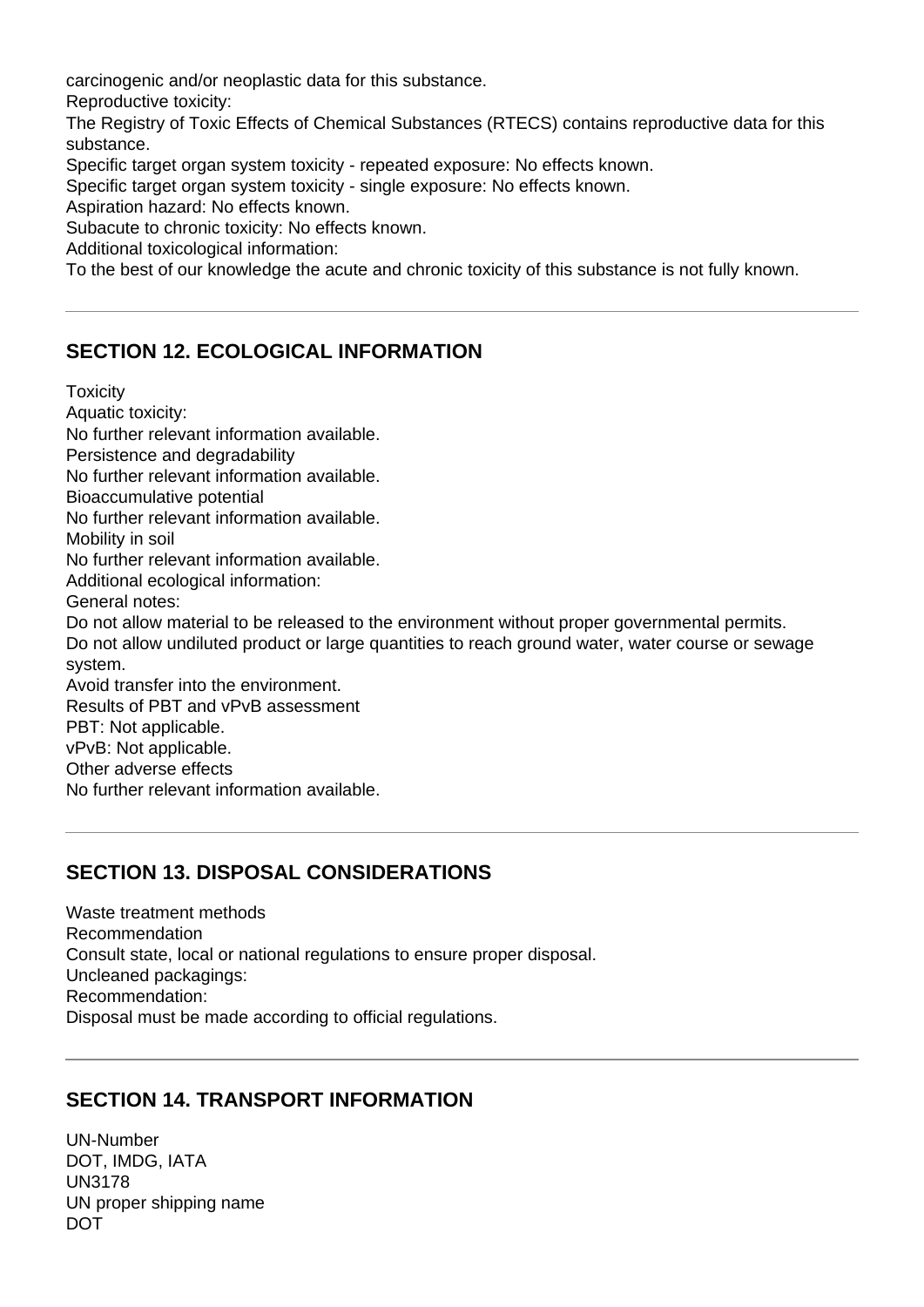Flammable solid, inorganic, n.o.s. (Nickel Chromium Alluminum Yttrium powder) IMDG, IATA FLAMMABLE SOLID, INORGANIC, N.O.S. (Nickel Chromium Alluminum Yttrium powder) Transport hazard class(es) **DOT** Class 4.1 Flammable solids, self-reactive substances and solid desensitised explosives. Label 4.1 Class 4.1 (F3) Flammable solids, self-reactive substances and solid desensitised explosives Label 4.1 IMDG, IATA Class 4.1 Flammable solids, self-reactive substances and solid desensitised explosives. Label 4.1 Packing group DOT, IMDG, IATA III Environmental hazards: Not applicable. Special precautions for user Warning: Flammable solids, self-reactive substances and solid desensitised explosives Transport in bulk according to Annex II of MARPOL73/78 and the IBC Code Not applicable. Transport/Additional information: DOT Marine Pollutant (DOT): No UN "Model Regulation": UN3178, Flammable solid, inorganic, n.o.s. (Nickel Chromium Alluminum Yttrium powder), 4.1, III

#### **SECTION 15. REGULATORY INFORMATION**

Safety, health and environmental regulations/legislation specific for the substance or mixture GHS label elements The product is classified and labeled in accordance with 29 CFR 1910 (OSHA HCS) Hazard pictograms GHS02 GHS07 GHS08 Signal word: Warning Hazard statements H228 Flammable solid. H317 May cause an allergic skin reaction. H351 Suspected of causing cancer. Precautionary statements P210 Keep away from heat/sparks/open flames/hot surfaces. No smoking. P261 Avoid breathing dust/fume/gas/mist/vapours/spray. P280 Wear protective gloves/protective clothing/eye protection/face protection. P363 Wash contaminated clothing before reuse.